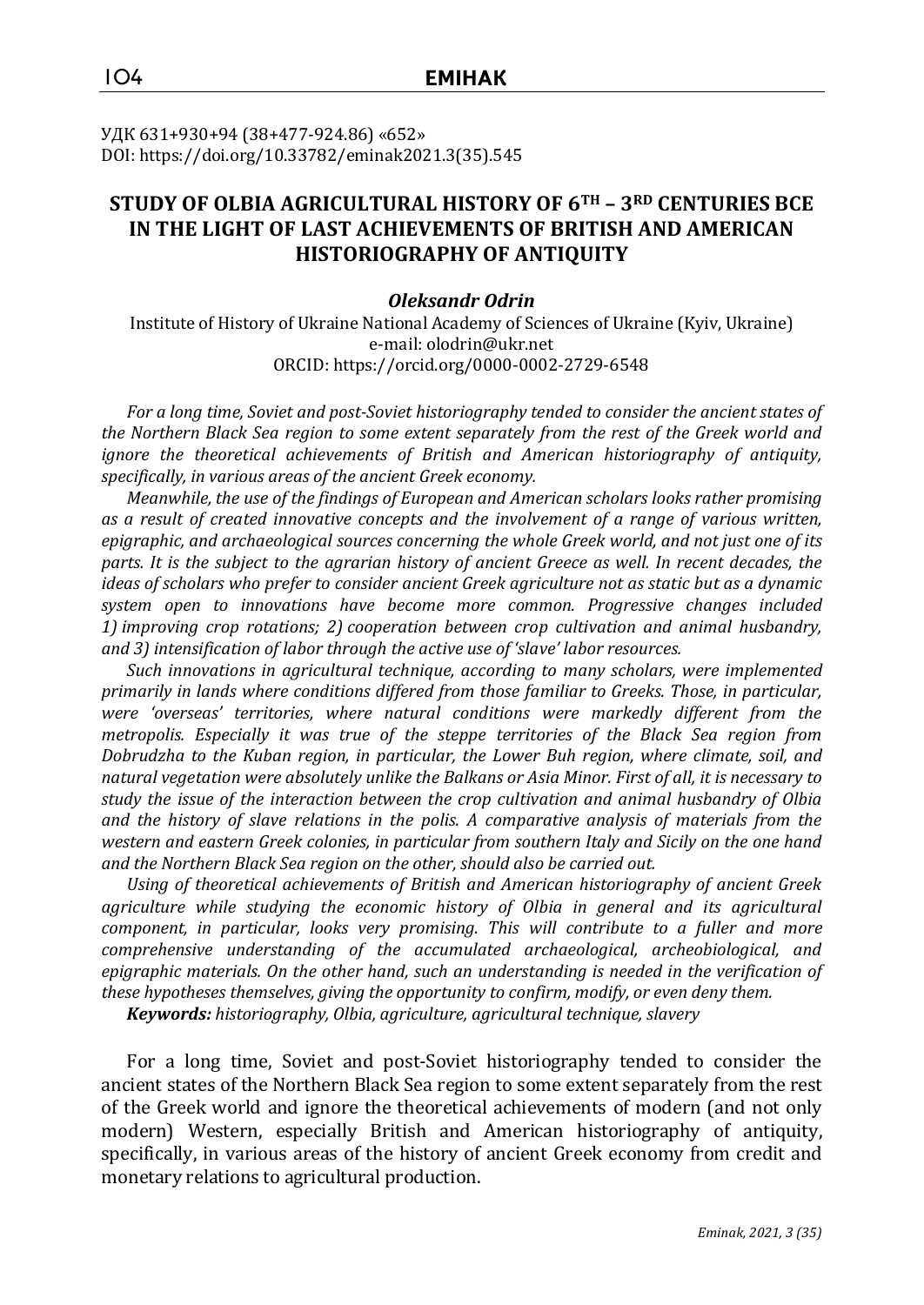Meanwhile, the use of the findings of European and American scholars looks rather promising, both in terms of created innovative concepts and the fact that they involve a range of various sources (written, epigraphic, archaeological, etc.) concerning the whole Greek world, rather than just one of its parts. To a considerable degree, this concerns agricultural history, an area in which the last few decades have experienced a marked advance, resulted in the emergence of a number of fundamental works that contain new information and original ideas1.

Of course, it should be noted that not all concepts that exist in modern world study of classical antiquity are necessarily innovative, after all the idea of the extreme level of conservatism of ancient Greek agriculture, which originates from the works of K. Bücher<sup>2</sup>, continues to exist till now. According to their supporters, such as Jens Eric Skydsgaard and Signe Isager, the authors of the famous work 'Ancient Greek Agriculture'3, the agricultural techniques of antiquity (or at least ancient Greek) remained virtually unchanged for centuries: primitive two-field rotation of crops without a noticeable connection between crop cultivation and animal husbandry, no introduction of any complex crop rotations, etc. prevailed at that time4.

Some primitivistic views were formed (apparently, quite independently, due to poor knowledge of the works of their Western counterparts) by a number of the ancient states of the Northern Black Sea region scholars, according to which, local agricultural techniques were even more primitive than in the metropolis since even two-field rotation of crops was not widely spread, even somewhere (especially at the stage of new lands reclamation by the first settlers) giving way to the land rotation system of agriculture. And, of course, they believe that even the arrival of new colonists from the metropolis did not bring with it innovative techniques in the agricultural sector. This opinion was formulated for the first time, at least in relation to the Lower Buh region, by the authors of the collective monograph 'Rural Outskirts of Olbia'5, who, however, did not cite written or archaeological sources, apparently based on parallels with the colonization of steppe lands practice in Modern period and in general on the fact of the availability of large tracts of virgin land, at least in the early stages of Olbia chora development. This concept still exists in a somewhat more substantiated form, but also without due regard for the traditions of ancient agricultural technique and reference to specialized literature on the history of ancient Greece agriculture<sup>6</sup>.

Meanwhile, in recent decades in British and American historiography, the concepts of scholars who prefer to consider the ancient Greek agriculture not as static but as a dynamic system, open, or at least not as closed to innovations as the supporters of

<sup>1</sup> See: Cartledge P. Classical Greek agriculture: Recent work and alternative views // The Journal of Peasant Studies. 1993. 21:1. P. 127-136; Cartledge P. Classical Greek agriculture II: Two more alternative views // Journal of Peasant Studies. 1995. 23:1. P. 131-139; Одрін О. Концептуальне протистояння «традиційної» та «модерністської» шкіл в дослідженні аграрної історії // Історіографічні дослідження в Україні. 2019. Вип. 30. С. 308-337.

<sup>2</sup> Bücher K. Die Entstehung der Volkswirtschaft. Tübingen, 1893.

<sup>3</sup> Isager S., Skydsgaard J.E. Ancient Greek Agriculture: An Introduction. London – New York, 1992.

<sup>4</sup> It should be noted, however, that the 'conservators' use almost exclusively the materials on Attica, with little or no data at all from the western or eastern colonies.

<sup>5</sup> Крыжицкий С.Д., Буйских С.Б., Бураков А.В., Отрешко В.М. Сельская округа Ольвии. Киев, 1989. С. 71

<sup>6</sup> Бруяко И.В., Секерская Е.П. Очерки экономики населения Северо-Западного Причерноморья в античную эпоху. Одесса, 2016. С. 120-123.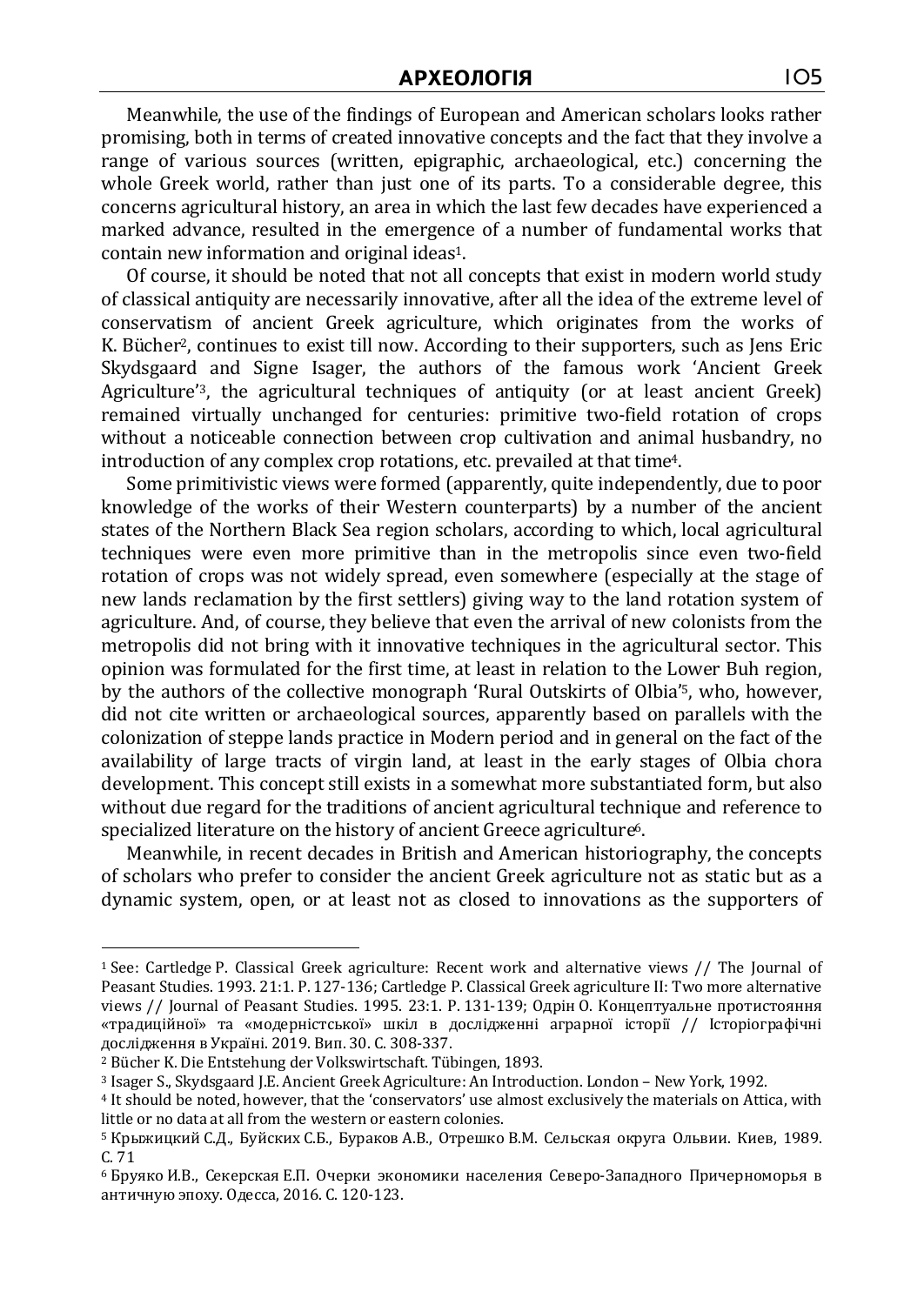conservative views on the ancient Greek economy thought, become more and more common.

It has already been emphasized<sup>7</sup> that 'modernizing' concepts do not form a single holistic system of views, but rather are a set of ideas that sometimes supplement and sometimes contradict each other. However, in general, progressive changes in the agricultural sector of the ancient Greek economy, as they are understood by the abovementioned authors, are generally reduced to three factors: 1) improving crop rotations; 2) cooperation between the crop cultivation and animal husbandry, and 3) intensification of labor through the active use of 'slave' labor resources.

Thus, the first thing that the authors of the concepts of dynamic development of agriculture in ancient Greece discuss is the introduction of crop rotations, more progressive than the primitive two-field rotation of crops with black fallow<sup>8</sup>. The first of those innovations was the introduction of legumes into crop rotations, but if some scholars<sup>9</sup> consider it a step towards introducing crop rotations without fallow, then, for example, R. Sallares prefers to talk about the existence of a specifically Mediterranean variety of three-field system (wheat – legumes – fallow), in which the cultivation of legumes, good nitrogen fixers, helped to improve soil fertility<sup>10</sup>.

In addition, a number of scholars claim that Greek farmers used not only black but also seeded fallow. For example, A. Burford Cooper, having much in common with the views of P. Garnsey and T.W. Gallant, writes about the possibility of using legumes in the field, rather than in garden crop rotations, in particular in seeded fallow fields11. Robert Sallares writes about the practice of cultivating specialized forage crops, such as tree alfalfa (Medicago arborescens), a crop that is not cultivated today but was widespread in ancient times<sup>12</sup>. However, he points to the fact that tree alfalfa was a perennial plant, which, accordingly, could not be introduced into crop rotation. But in other parts of Greece, on seeded fallow lands, they could grow not perennial but annual alfalfa, which was found in the chora of Metaponto  $-$  Greek apoikia in southern Italy<sup>13</sup>, which will be discussed later.

Thus, according to this, we can talk about a whole range of different agrotechnical measures that were to facilitate the transition of ancient Greek agriculture from a primitive system to much more effective land use systems. The simplest of such systems, apparently, was the three-field system of the Mediterranean type, which differed markedly from the widespread to the north system of 'winter grain crops – spring grain crops – fallow' in which instead of spring grain crops the legumes were cultivated. In addition, instead of black fallow, a seeded one could be applied, cultivating either legumes or herbaceous forage crops (Vicia ervilia, Vicia sativa, alfalfa,

<sup>11</sup> Burford A. Land and Labor in the Greek World. Baltimore, 1993. P. 123-124.

<sup>7</sup> Одрін О. Концептуальне протистояння…

<sup>8</sup> One of the trailblazers here was P. Garnsey with a monograph published in 1988: Garnsey P. Famine and food supply in the Graeco-Roman world. Cambridge – New York – Melbourne, 1988.

<sup>9</sup> Garnsey P. The yield of the land in ancient Greece. In: Garnsey P. Cities, Peasants and Food in Classical Antiquity: Essays in Social and Economic History. Cambridge, 1998. P. 210-211; Gallant T.W. Risk and Survival in Ancient Greece: Reconstructing the Rural Domestic Economy. Cambridge, 1991. P. 36ff.

<sup>10</sup> Sallares R. The ecology of the ancient Greek world. London – New York, 1991. P. 331. The author himself bases his conclusions mainly on the materials on Attica, where, according to R. Sallares, legumes in crop rotations were not common. It remains to be suggested that such a three-field system might have been common in the parts of Greece with a higher moisture content of soil than in Attica.

<sup>12</sup> Sallares R. Op. cit. P. 384-385.

<sup>13</sup> Carter J.C. Discovering the Greek Countryside at Metaponto. Ann Arbor, 2006. P. 24.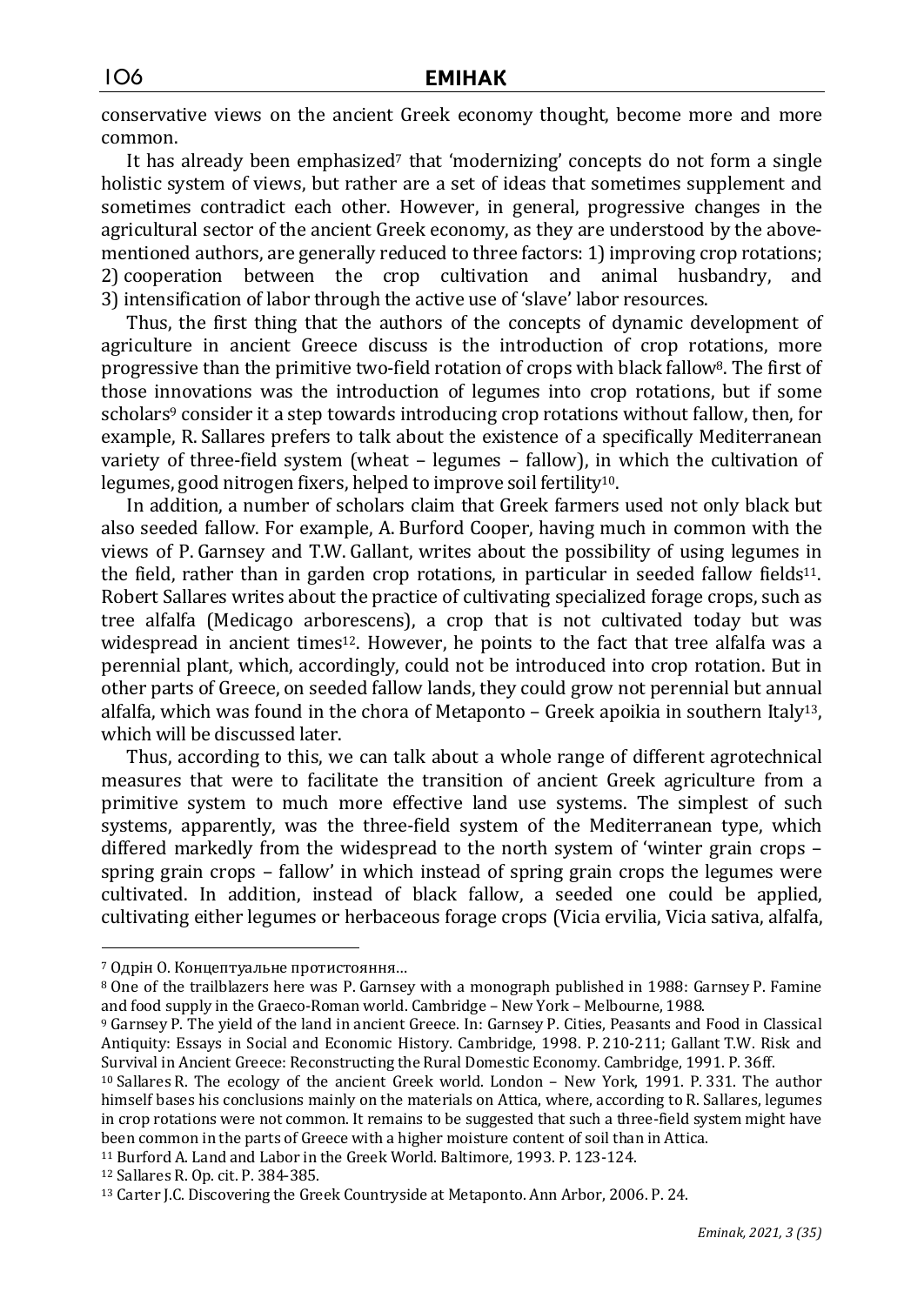Trigonella foenum-graecum L.). Some authors suggest the existence of other forms of improved land use, such as relay cropping of various types<sup>14</sup>, and epigraphy evidence indicate the existence of complex crop rotations, which will be discussed below. Though, it is important to emphasize that it is unnecessary to assume that there were some universal agricultural systems common in all poleis at a given time15. They differed significantly in the level of economic development, and their agricultural outskirts were different in natural, primarily edaphic (soil) conditions. So, in different parts of Greek world, and even in one polis, there could be more or less progressive forms of land use.

Another factor in the intensification of agricultural production was the introduction of techniques that closely linked the livestock and crop components of the ancient Greek agriculture, the existence of which is stubbornly denied by traditionalists<sup>16</sup>. According to a number of scholars, including P. Halstead and V. Hanson, during the archaic period, the animal husbandry was transformed, deviating from pastoralism with its large herds and extensiveness in favor of smaller herds and intensive crop production17. Victor Hanson believes that it was the time of the beginning of regular fertilization (as well as legumes cultivation)<sup>18</sup>. These ideas are also supported by P. Garnsey, who relies almost exclusively on information from traditional written sources, and A. Burford Cooper, in whose works the epigraphy evidence are widely used. Both scholars, contrary to the views of traditionalists, reasonably prove that in ancient Greece took place an active use of various organic fertilizers (both manure and green manure)19.

The hypothesis of the possibility of cultivating forage crops such as alfalfa also on seeded fallow lands has already been mentioned above. Accordingly, the practice of grazing cattle there seems quite logical. However, for example, the attitude of the above-mentioned R. Sallares, who writes about cultivating alfalfa, for some reason is very skeptical both about such practice and using organic fertilizers in general20. Meanwhile, at least for some regions with a sufficiently developed animal husbandry, such an a priori objection seems at least illogical. Here again, it is necessary to emphasize the differences in the sectoral structure of agriculture in the apoikiai of different parts of the Greek world, because it is obvious that the degree of integration of crop cultivation and animal husbandry, among other things, depended on the level of development of the latter, and the level itself, in turn, was determined by the natural conditions of the region where certain apoikia was located.

<sup>14</sup> Gallant T.W. Risk and Survival in Ancient Greece… P. 38-40.

<sup>15</sup> Except for the two-field rotation of crops in early archaic times.

<sup>16</sup> Isager S., Skydsgaard J.E. Op. cit. P. 99-103. For some reason, these scholars allege that ancient Greek animal husbandry did not have a developed cattle-breeding component. Archaeozoological evidence, at least concerning the Northern Black Sea region, refute this allegation. And the written sources on the economy of the poleis of Southern Italy and Sicily should, it seems, make the authors be less categorical. <sup>17</sup> Hanson V.D. The Other Greeks the Family Farm and the Agrarian Roots of Western Civilization.

Berkeley – Los Angelos – London, 1999. P. 74; Halstead P. Traditional and ancient rural economy in Mediterranean Europe: Plus ça Change? // The Journal of Hellenic Studies. 1987. Vol. 107. P. 9. See also the later work of this researcher: Halstead P. Pastoralism or Household Herding? Problems of Scale and Specialization in Early Greek Animal Husbandry // World Archaeology. Vol. 28, No. 1. Zooarchaeology: New Approaches and Theory (Jun., 1996). P. 20-42.

<sup>18</sup> Hanson V.D. The Other Greeks… P. 78.

<sup>19</sup> Garnsey P. The yield of the land in ancient Greece… P. 210-211; Burford A.P. Op. cit. 122-123.

<sup>20</sup> Sallares R. Op. cit. P. 385. However, in this case, the author also uses exclusively materials on Attica.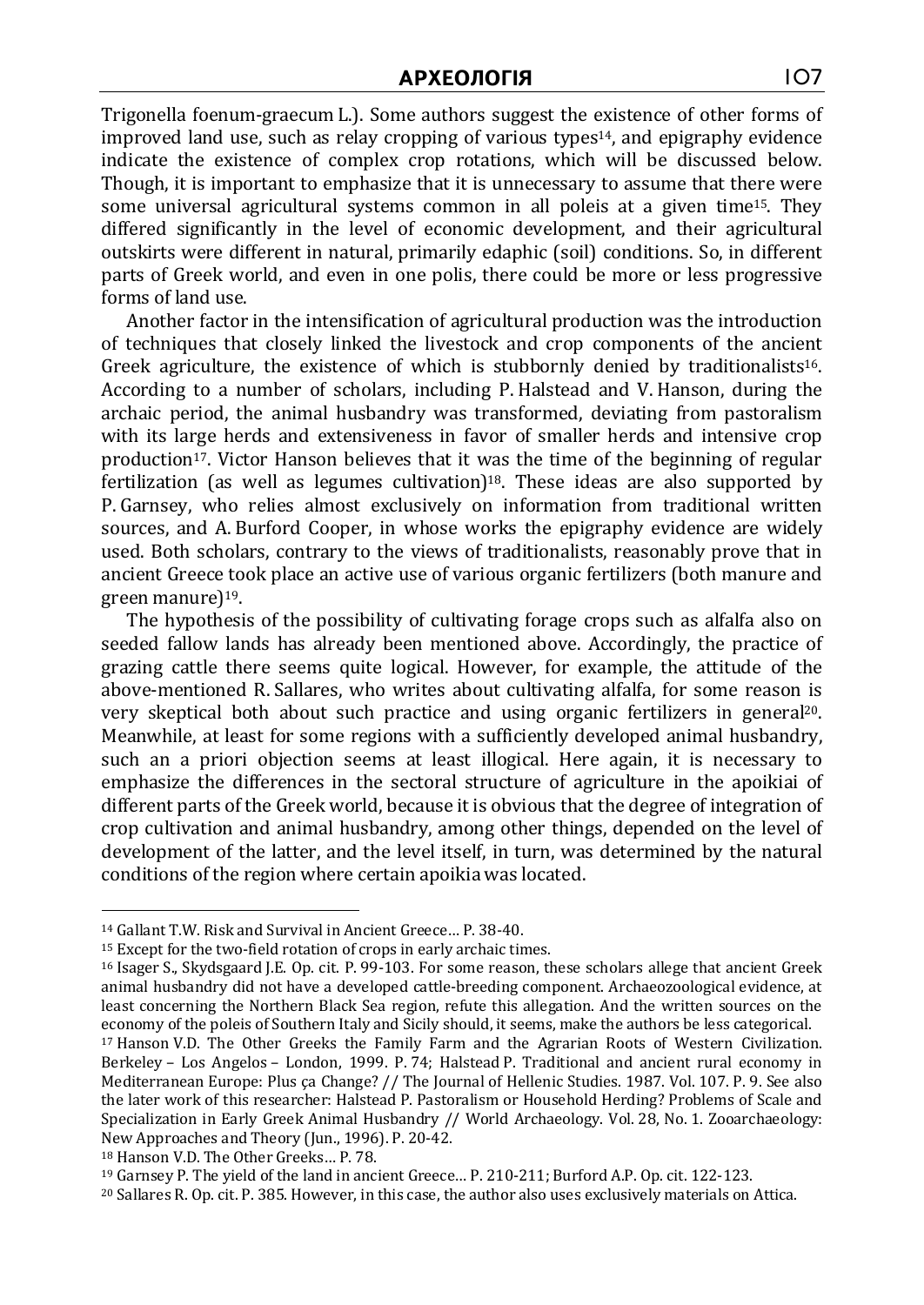The third important factor that contributed to the intensification of agricultural productivity was the active use of chattel slaves (rather than slaves of the 'helot' type). Michael H. Jameson was one of the first (as early as 1971) who raised a question about the widespread use of slave labor on the estates of not only wealthy landowners but also not very rich ones in his fundamental research on agriculture of classical Athens<sup>21</sup>.

It is paradoxically that in Soviet historiography, V.M. Andreev, who generally belonged to the followers of the ideas of the ancient agriculture extreme conservatism, supported Jameson's ideas about the widespread use of slave labor<sup>22</sup>.

Meanwhile, in English language historiography, Jameson's paper provoked sharp controversy. Thus, the well-known researcher of slavery, E. Wood, sharply opposed Jameson's ideas about the spread of slave labor<sup>23</sup>, while another researcher (and also, like Wood, a staunch Euro-Marxist) Geoffrey Ernest Maurice de Ste. Croix strongly supported his conclusions<sup>24</sup>. For some time, especially in the 1980s, under the influence of Finley paradigm, the first concept was dominated, and Jameson himself suspended research on the slave issue for more than a decade (or at least did not publish the results). But it was in the early 1990s, after the publication of the above-mentioned works of the 'modernizers', that he reverted to the issue of slave labor, providing new information to support his concept25.

Perhaps a certain incentive for this was the works of V. Hanson, who believed that qualitative changes in agriculture of ancient Greece, besides changes in agricultural technique, were also associated with more intensive use of labor force, and especially slave labor26. According to V. Hanson, the poleis of the western coast of Asia Minor and the neighboring islands, such as Chios, with its renowned slave market, were the first to begin that process<sup>27</sup>.

So, how can the theoretical achievements of English-language historiography be important for researchers of the agrarian history of Olbia and the steppe Black Sea region in general? The fact is that all the above-mentioned innovations in agricultural technique, according to scholars such as V.Hanson and M. Jameson, were implemented primarily in lands where conditions differed from those familiar to Greeks. Initially, there were mountain slopes, with their low-productive soil and the need for terracing. Epigraphic evidence from Attica mentioned by M. Jameson<sup>28</sup> (land lease agreements)

<sup>28</sup> Jameson M.H. Class in the ancient Greek countryside… P. 57. Unfortunately, these very interesting materials have not been published in full yet.

<sup>21</sup> Jameson M.H. Agriculture and Slavery in Classical Athens // Classical Journal. 1977-1978. № 73. P. 122-145.

<sup>22</sup> Андреев В.Н. Аграрные отношения в Аттике в V-IV вв. до н.э. // Античная Греция. Т. 1. Москва, 1983. С. 284-286.

<sup>23</sup> Wood E.M. Peasant-citizen and Slave: The Foundations of Athenian Democracy. London, 1989. P. 51-53.

<sup>24</sup> Croix de Ste. G.E.M. The Class Struggle in the Ancient Greek World from the Archaic Age to the Arab Conquests. Ithaca, New York, 1982. P. 505-508.

<sup>25</sup> Jameson M.H. Agricultural labour in ancient Greece. Agriculture in ancient Greece… P. 135-146; Jameson M.H. Class in the ancient Greek countryside // Structures Rurales Et Sociétés Antiques: Actes Du Colloque de Corfou, 14-16 Mai 1992. Paris, 1994. P. 55-63.

<sup>&</sup>lt;sup>26</sup> And as an example of such lands, he names the mountain terraces of Chios, known for the intensive use of chattel slaves labor in agriculture: Hanson V.D. The Other Greeks… P. 88.

<sup>27</sup> Currently, the issue of slave export from the Middle East and Asia Minor to Greek markets is being fruitfully studied by D. Lewis, showing the magnitude of the local slave trade and its development in time and space. See his latest monograph (Lewis D. Greek Slave Systems in their Eastern Mediterranean Context. 800-146 BC. Oxford, 2018), where, besides, the author sharply criticizes the position of E. Wood in a discussion with M. Jameson (Ibid. P. 182-183), and a number of papers that preceded its publication.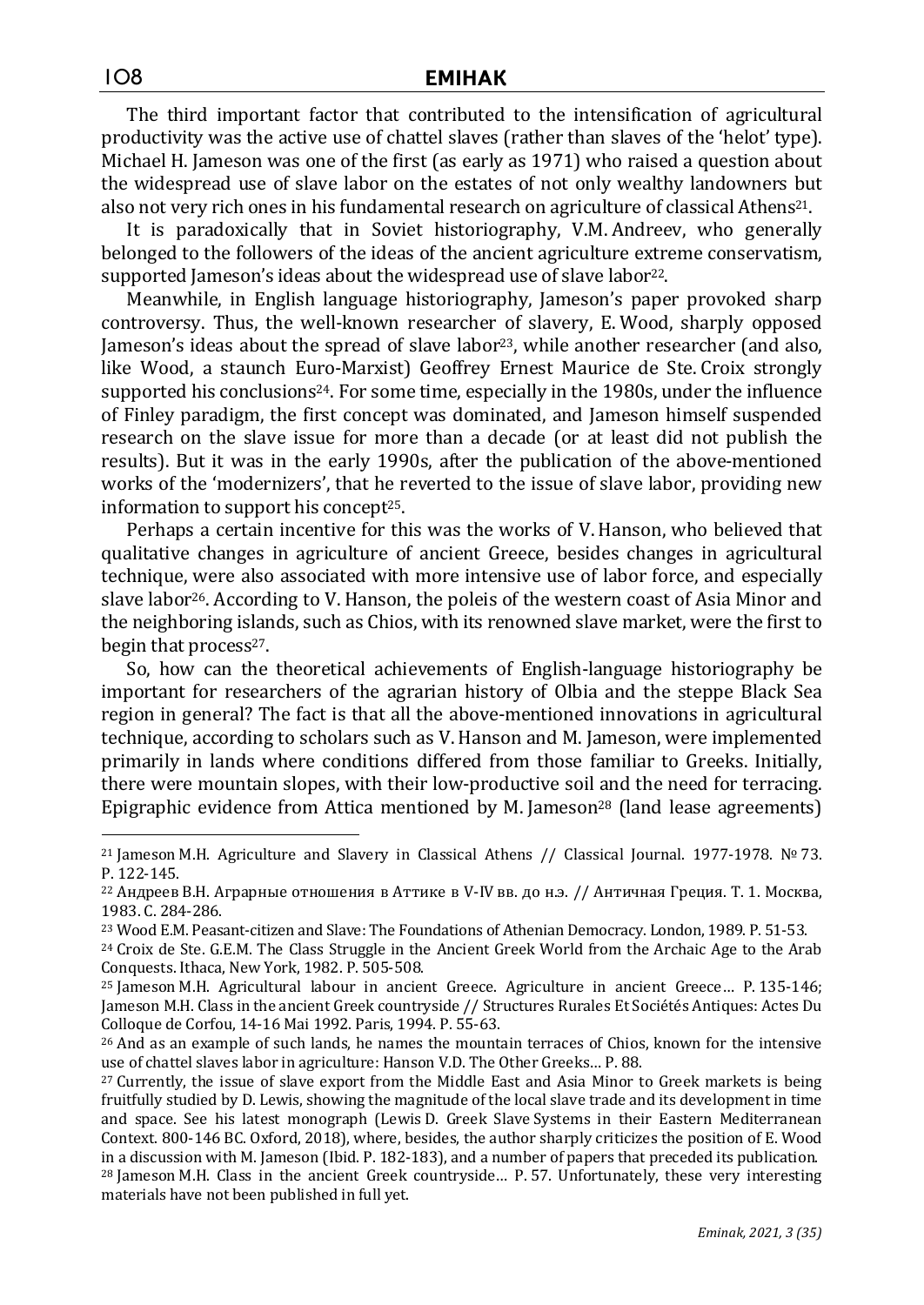show that at least on the mountain terraces near Athens, the situation with innovations in the agricultural sector was far from the bleak picture shown in the works of many scholars from M. Finley and V.N. Andreev to J.E. Skydsgaard and S. Isager. At the same time, V.Hanson and M. Jameson emphasize that such new lands were not only the mountain slopes themselves but also any territory with natural conditions different from those familiar to Greek peasants. It is clear that such a broad definition includes primarily those 'overseas' territories where natural conditions (climatic, edaphic, etc.) were markedly different from the metropolis. Not surprisingly, that many innovations, according to V.Hanson, were implemented in such new territories, especially in the apoikiai of the western coast of Asia Minor and on the neighboring islands.

And so the prospect of testing their concept on the materials of those far more remote colonies, where land resources differed from the metropolis much more significantly, seems more tempting. Of course, the conditions in the chorai of the Western Mediterranean poleis were also different, but first of all, undoubtedly, we should talk about the steppe territories of the Black Sea region from Dobrudzha to the Kuban region, in particular, the Lower Buh region, where climate, soil and natural vegetation were absolutely unlike the Balkans or Asia Minor.

If we talk about the specifics of the natural conditions of the Lower Buh region and their favorable conditions for introducing advanced agricultural techniques, we should first focus on the interaction between the crop cultivation and animal husbandry of Olbia. Conditions for the development of animal husbandry in Olbia chora were quite favorable, as evidenced by numerous archaeological and archaeozoological materials29. In general, the conditions for the cultivation of many forage crops and dual-purpose crops were also favorable30. Accordingly, the potentialities for introducing innovations described above (seeded fallow, use of green manure and manure, fallow cattle grazing, etc.) were rather considerable.

No less interesting and promising in this context is the study of the history of slave relations in the poleis of the northern coast of the Pontus Euxinus (Póntos Áxeinos), in particular in Olbia. If poleis in Asia Minor had access to the slave markets of Phrygia, Thrace, and the Middle East, then the North Pontic poleis had access to another slave market, the Scythian (and possibly the Gets). Export of slaves from Scythia, as N.O. Havryluk proves, was one of the most important items of export of nomads, if not the most important of them31. In addition, the emergence of new epigraphic evidence demonstrates the development not only of the external but also of the internal market for 'living goods' in the poleis of the Northern Black Sea region, at least in Olbia and Bosporus32. This allows us to raise the question of the magnitude of the use of slave

<sup>29</sup> Одрін О.В. Тваринництво Ольвійського поліса кінця VІ – першої половини ІІІ ст. до н.е. // Український історичний журнал. 2016. № 6. С. 49-66.

<sup>30</sup> Одрін О.В. Екологія господарства античних держав Північного Причорномор'я. Київ, 2014. С. 78- 84.

<sup>31</sup> Гаврилюк Н.А. История экономики Степной Скифии VI-III вв. до н.э. Київ, 1999. С. 277; Gavriljuk N.A. The Graeco-Scythian slave-trade in the 6<sup>th</sup> and 5<sup>th</sup> centuries BC // P.G. Bilde, J.M. Højte and V.F. Stolba (Eds.), The Cauldron of Ariantas. Studies presented to A.N. Sčeglov on the occasion of his 70<sup>th</sup> birthday. Aarhus, 2003. P. 75-85. See also the second, revised, and corrected edition of the monograph: Гаврилюк Н.А. Экономика Степной Скифии VI-III вв. до н.э. Київ, 2013. С. 452-486.

<sup>32</sup> Одрін О.В. Рабство в античних державах Північного Причорномор'я: загальні історіографічні тенденції та джерельна база // Північне Причорномор'я за античної доби (на пошану С.Д. Крижицького). Київ, 2017. С. 206-208.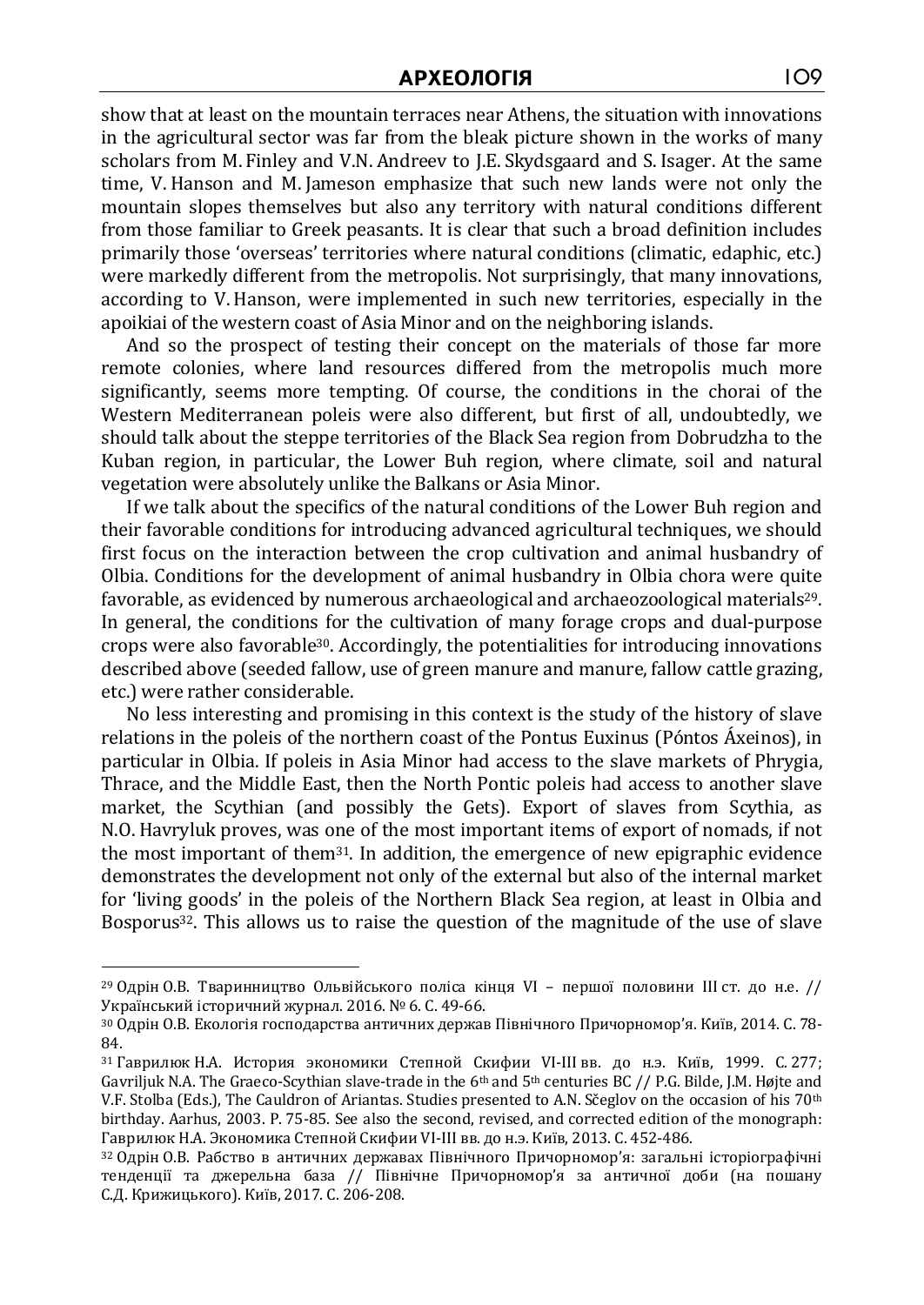labor in local agriculture, the very possibility of the existence of which has previously been rather debatable33.

Generally speaking, it should be noted that materials from the apoikiai of different parts of the Greek Ecumene become of particular importance in verifying hypotheses based mainly (or exclusively) on the materials of the Aegean basin poleis. After all, it is well known that a variety of innovations, from legislative to architectural, were being introduced in the newly found apoikiai. So why should agriculture be an exception there?

A comparison of materials from the western and eastern Greek colonies, in particular from southern Italy and Sicily from one side, and the Northern Black Sea region from the other, is also very promising in this context. One such, rather conspicuous, a parallel can be drawn now. It is the parallel between structural changes in Metaponto's agriculture in southern Italy, which chora was studied by J. Carter expedition, and Olbia. Archaeobotanical data from the rural outskirts of Metaponto show that there took place a transition from non-specialized agriculture of the archaic era to a highly specialized in growing grain crops (specifically, cereal crops) agriculture of later times34. In Olbia chora, where, however, due to natural conditions, neither olive growing nor (at least in pre-Roman times) viticulture developed, the changes were very similar, albeit just within the framework of grain crops cultivation. Here, as evidenced by a not very large amount of archaeobotanical data today<sup>35</sup>, there was a transition from a generally non-specialized grain economy of the archaic era to specialized cultivation of cereal crops in the era of classical Hellenism. The reasons for such changes have yet to be analyzed in the future, but the very fact of such transformations in the organization of agricultural production, moreover, quite simultaneous in time $36$ , is quite obvious.

This, in turn, justifiably calls into question the idea of the absence of evolution in the agriculture of the ancient Greece poleis. Of course, the transformations themselves declare nothing about the introduction of certain agricultural techniques, but at least they unequivocally deny the fact that the agricultural sector of the poleis of ancient Greece was a static, rather than dynamic, system.

As a conclusion, I would like to emphasize the prospects for the use of theoretical achievements of British and American historiography of ancient Greek agriculture in the study of Olbia economic history in general and its agricultural component in particular. This will contribute to a fuller and more comprehensive understanding of the accumulated archaeological, archeobiological, and epigraphic materials. On the other hand, such an understanding should be useful in verifying these hypotheses themselves, allowing to confirm, modify, or even deny some of their provisions, or all concepts as a whole.

<sup>33</sup> Одрін О. Рабська праця у сільському господарстві Ольвійського поліса: до постановки проблеми // Український історичний журнал. 2018. № 3. C. 4-22.

<sup>34</sup> Carter J.C. Op. cit. P. 26. In fact, the process took place during the 4th century BCE. It is interesting that, although the Metaponto coin had the barley depicted on it, the developed cultivation of soft (or club archaeobotanical wheat) took place in its chora.

<sup>35</sup> Pashkevich G.A. Archaeobotanical studies on the norhern coast of the Black Sea // Eurasia Antiqua, Band 7. 2001. P. 515-522.

<sup>36</sup> Of course, it is evidently premature to assert that the changes were completely synchronic. But at least we can say that they took place in both regions during the 4th century BCE.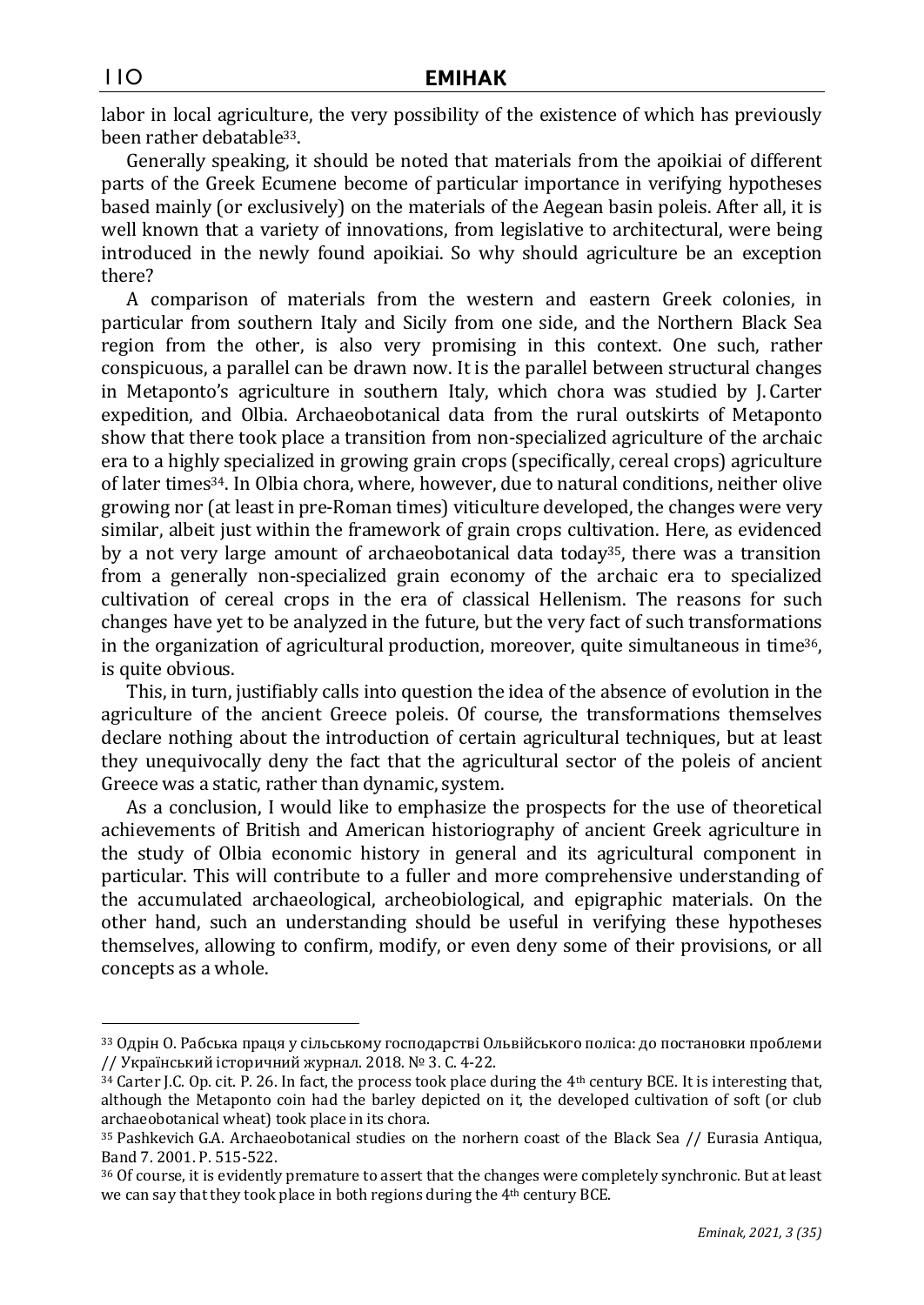## **АРХЕОЛОГІЯ** 111

#### **REFERENCES**

- **Andreev, V.N.** (1983). Agrarnyie otnosheniya v Attike v V-IV vv. do n.e. [Agrarian Relations in Attica in the 5th – 4th centuries BC]. *Antichnaya Gretsiya, Vol. 1,* 247-326 [in Russian].
- **Bücher, K.** (1893). *Entstehung der Volkswirtschaft*. Tübingen [in German].

**Burford, A.** (1993). *Land and Labor in the Greek World*. Baltimore.

- **Carter, J.C.** (2006). *Discovering the Greek Countryside at Metaponto*. Ann Arbor.
- **Cartledge, P.** (1993). Classical Greek agriculture: Recent work and alternative views, *The Journal of Peasant Studies.* 21:1. 127-136.
- **Cartledge, P.** (1995). Classical Greek agriculture II: Two more alternative views. *Journal of Peasant Studies* 23:1. 131-139.
- **Croix, de Ste. G.E.M.** (1982). *The Class Struggle in the Ancient Greek World from the Archaic Age to the Arab Conquests*. Ithaca and New York.
- **Gallant, T.W.** (1991). *Risk and Survival in Ancient Greece: Reconstructing the Rural Domestic Economy*. Cambridge.
- **Garnsey, P.** (1988). *Famine and food supply in the Graeco-Roman world*. Cambridge New York Melbourne.
- **Garnsey, P.** (1998). *Cities, Peasants and Food in Classical Antiquity: Essays in Social and Economic History*. Cambridge.
- **Gavrilyuk, N.A.** (1999). *Istoriya ekonomiki Stepnoj Skifii VI-III vv. do n.e.* [History of Economic of Steppian Scythia in VI-III BC]. Kyiv [in Russian].
- **Gavriljuk, N.A.** (2003). The Graeco-Scythian slave-trade in the 6th and 5th centuries BC. In: **P.G. Bilde, J.M. Højte & V.F. Stolba** (Eds.). *The Cauldron of Ariantas. Studies presented to A.N. Sčeglov on the occasion of his 70th birthday*, 75-85.
- **Gavrilyuk, N.A.** (2013). *Ekonomika Stepnoy Skifii VI-III vv. do n.e.* [Economic of Steppe Scythia in VI-III centuries BC]. Kyiv [in Russian].
- **Isager, S. & Skydsgaard, J.E.** (1992). *Ancient Greek Agriculture: An Introduction*. London New York.
- **Jameson, M.H.** (1992). Agricultural labour in ancient Greece. *Agriculture in Ancient Greece,* 135-146.
- **Jameson, M.H.** (1994). Class in the ancient Greek countryside. **Doukellis, P.N. & Mendoni, L.G.** (Eds.). *Structures Rurales Et Sociétés Antiques: Actes Du Colloque de Corfou, 14-16 Mai 1992,* 55-63.
- **Jameson, M.H.** (2002). *Attic Eschatia. Ancient history matters: studies presented to Jens Erik Skydsgaard,*  63-68.
- **Halstead, P.** (1987). Traditional and ancient rural economy in Mediterranean Europe: Plus ça. Change? *The Journal of Hellenic Studies*, Vol. 107. 77-87.
- **Halstead, P.** (1996). Pastoralism or Household Herding? Problems of Scale and Specialization in Early Greek Animal Husbandry. *World Archaeology*. Vol. 28, No. 1, Zooarchaeology: New Approaches and Theory (Jun., 1996), 20-42.
- **Halstead, P.** (2014). *Two Oxen Ahead: Pre-Mechanized Farming in the Mediterranean*. Chichester.
- **Hanson, V.D.** (1999). *The Other Greeks. The Family Farm and the Agrarian Roots of Western Civilization*. Berkeley-Los Angelos-London.
- **Kryzhickij, S.D., Bujskikh, S.B., Burakov, A.V. & Otreshko, V.M.** (1989). *Sel'skaya okruga Ol'vii* [Rural Vicinity of Olbia]. Кyiv [in Russian].
- **Lewis, D***.* (2018). *Greek Slave Systems in their Eastern Mediterranean Context, c. 800-146 BC*. Oxford.
- **Odrin, O.V.** (2014). *Ekolohiia hospodarstva antychnykh derzhav Pivnichnoho Prychornomor'ia*. [Ecological Economics of the ancient states in the Northern Black Sea Littoral]. Kyiv [in Ukrainian].
- **Odrin, O.V.** (2016). Tvarynnytstvo Ol'vijs'koho polisa kintsia VI pershoi polovyny III st. do n.e. [Livestock Farming of Olbia City-State in the Late 6 – First Half 3th Centuries BC]. *Ukrainskyj istorychnyi zhurnal*, *6*, 49-66 [in Ukrainian].
- **Odrin, O.V.** (2017). Rabstvo v antychnykh derzhavakh Pivnichnoho Prychornomor'ia: zahal'ni istoriohrafichni tendentsii ta dzherel'na baza. [Slavery in Ancient Greek Colonies of the Northern Black Sea Region: Genereal Historiographical Trends and Sources]. *Pivnichne Prychornomor'ia za antychnoi doby (na poshanu S.D. Kryzhyts'koho).* 202-209. [in Ukrainian].
- **Odrin, O.** (2018). Rabs'ka pratsia u sil's'komu hospodarstvi Ol'viis'koho polisa: do postanovky problemy [Slave Labor in the Agriculture of the Olbia Police: To the Problem]. *Ukrains'kyi istorychnyi zhurnal*, *3*, 4-22 [in Ukrainian].
- **Odrin, O.** (2019). Kontseptual'ne protystoiannia «tradytsijnoi» ta «modernists'koi» shkil v doslidzhenni ahrarnoi istorii [Conceptual Dispute of «Traditional» and «Modernizing» Schools in the study of Agrarian History of Ancient Greece]. *Istoriohrafichni doslidzhennia v Ukraini, 30*, 308-337.
- **Pashkevich, G.A.** (2001). Archaeobotanical studies on the northern coast of the Black Sea. *Eurasia*